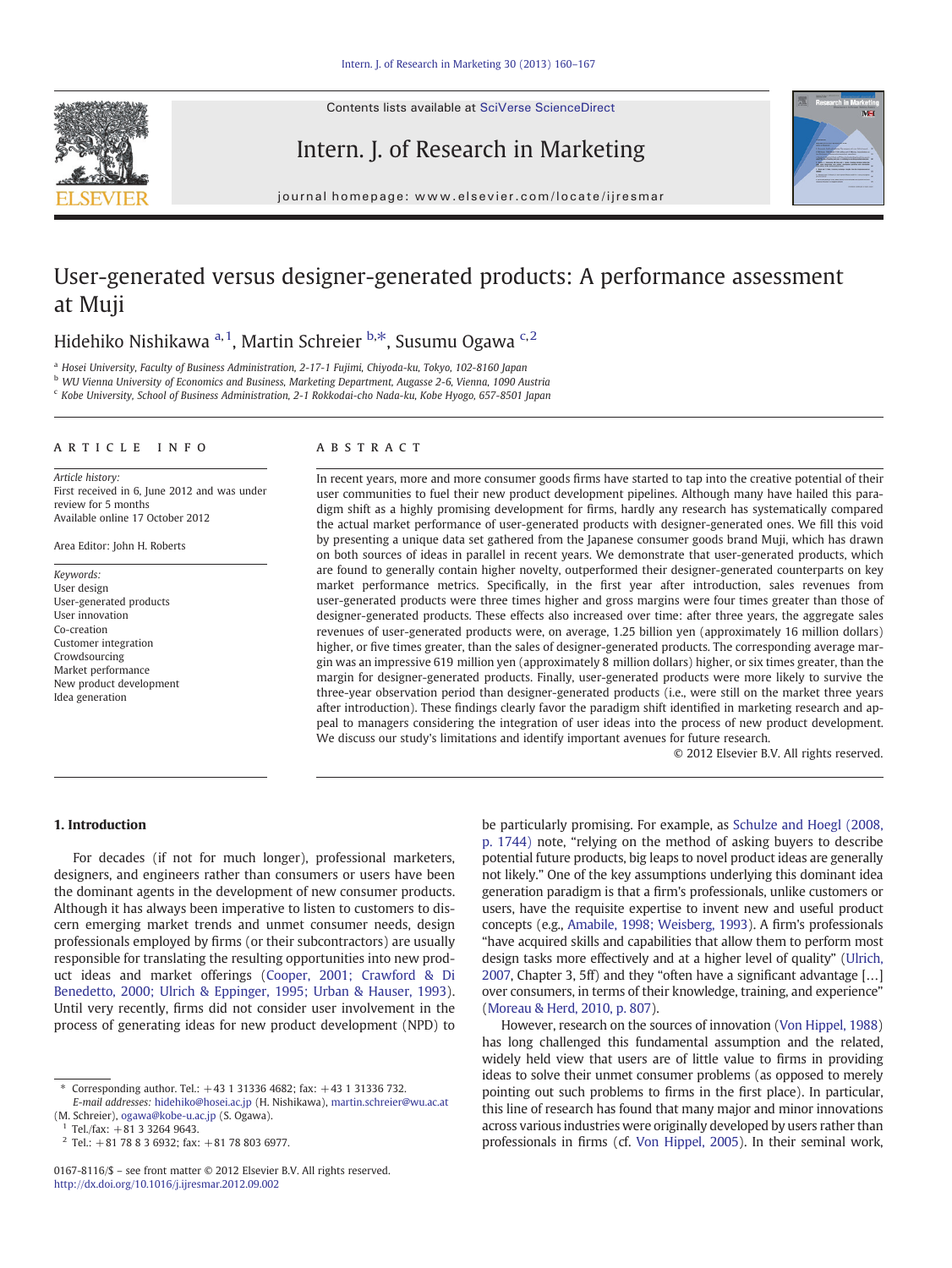[Lilien, Morrison, Searls, Sonnack, and von Hippel \(2002\)](#page--1-0) provide further evidence that active user involvement in idea generation might benefit a firm's NPD efforts, at least in industrial markets. Specifically, [Lilien et](#page--1-0) [al. \(2002\)](#page--1-0) compare the potential value of several new industrial product concepts jointly developed by 3 M personnel and selected lead users to those developed by more conventional means (i.e., internal developers only). They found that the former outperformed the latter on key innovation indicators that were assessed by 3 M managers (e.g., the product concept's novelty compared to the competition or its potential to create an entire new product family). Furthermore, they found that the sales forecasts for concepts developed by lead users were eight times higher than those of internally developed ideas.

One might plausibly argue that working with knowledgeable industrial users is one thing, while working with potential end consumers is another. However, in various consumer goods domains as well, users are frequently found to innovate for themselves, and many of their innovations are commercially attractive [\(Franke, von Hippel, & Schreier,](#page--1-0) [2006\)](#page--1-0). For example, a recent survey of a representative sample of UK consumers revealed that six percent, or nearly three million consumers, innovated in the domain of household products. Similar national user innovation statistics have been reported for other countries, including the US (5%, or almost 12 million consumers) and Japan (4%, or almost 4 million consumers) [\(Von Hippel, Ogawa, & de Jong, 2011](#page--1-0)).

Thus, user innovation has come of age as many consumer goods firms are challenging the traditional paradigm and experimenting with new ways to more actively integrate users into the idea generation process. In extreme cases, firms like Threadless no longer employ designers but rely exclusively on their user communities to generate new products ([Ogawa & Piller, 2006](#page--1-0)). Many established firms and brands, such as LEGO, Dell, and Muji, have followed suit and now complement their in-house efforts with public idea contests known as "crowdsourcing" initiatives, where idea generation is outsourced to a potentially large, unknown population (the crowd) in the form of an open call ([Bayus, 2010; Howe, 2008; Surowiecki, 2004](#page--1-0)). Thus, crowdsourcing relies on a self-selection process among users who are willing and able to respond to widely broadcast idea generation competitions ([Jeppesen & Lakhani, 2010; Piller & Walcher, 2006;](#page--1-0) [Poetz & Schreier, 2012\)](#page--1-0).

Conceptually, the key insight is that some (but, of course, not all) ideas generated by these self-selected users might outperform the ones generated by firm designers ([Poetz & Schreier, 2012; Schreier,](#page--1-0) [Fuchs, & Dahl, 2012](#page--1-0)). Users may have a competitive edge in idea generation over designers through their experience as consumers. Leading-edge users, in particular, may have tried to solve consumption problems themselves, and their ideas may be commercially attractive because they foreshadow what other consumers will demand in the future (cf. [Von Hippel, 2005](#page--1-0)). The respective user population that might be activated via crowdsourcing is also naturally much larger and more diverse compared to the team of designers employed by a given firm; a firm's user community may comprise thousands of talented users from highly diverse backgrounds. It follows that the generation of more (and more diverse) ideas increases the odds of generating a few truly exceptional ones (e.g., [Gross, 1972; Schreier et al., 2012;](#page--1-0) [Surowiecki, 2004; Terwiesch & Ulrich, 2009](#page--1-0)).

Empirically, researchers have recently begun to address important questions like what motivates users to participate (e.g., [Hertel,](#page--1-0) [Niedner, & Herrmann, 2003\)](#page--1-0), how idea contests should be organized (e.g., [Boudreau, Lacetera, & Lakhani, 2011\)](#page--1-0), how user ideas can be screened effectively (e.g., [Toubia & Flores, 2007](#page--1-0)), or how consumers perceive user-driven firms (e.g., [Fuchs & Schreier, 2011](#page--1-0)). In a recent study, for example, [Schreier et al. \(2012\)](#page--1-0) find that consumers associate user-driven firms with higher innovation abilities, that is, they perceive such firms as being better able to generate innovative new products. In a series of experimental studies, they further find that this innovation inference prompts consumers to demand one and the same set of products more strongly. This finding is especially interesting because objective product properties were kept constant between experimental conditions.

From an NPD perspective, however, the important question is not if the design mode affects consumer perceptions of innovation ability, but rather if it affects the objective quality of new product ideas actually generated. This question has recently been addressed by [Poetz](#page--1-0) [and Schreier \(2012\),](#page--1-0) who compared the quality of ideas for new baby products generated by a firm's designers to those generated by users in a public idea contest. Ideas from both sources were judged by company executives (who were blind to the source of ideas), and the key finding was that user ideas were characterized by higher novelty and higher customer benefit, but also by lower feasibility.

Although these findings are promising, it has yet to be explored whether the best of these user ideas, if realized, would eventually perform better on the market. There are several reasons that make this extrapolation non-obvious. First and foremost, it should be noted that in most cases firms still have to translate user ideas into marketable products; a process that demands much effort and involves many decisions that may or may not lead to ultimate market success. More specifically, lower feasibility scores of user ideas point to the possibility that the related promise might never be realized. Second, and on a related note, it could be that high innovativeness and low feasibility eventually boost development and production costs and thereby reduce any potential margin. Third, it is always an empirical question how well managers' perceptions of ideas match consumer reactions to new products once they reach the shelves. Even if this match is strikingly high (i.e., no judgment and translation errors are involved), it remains unclear how a certain increment in innovativeness (e.g., 10%) will translate into incremental market performance (e.g., X% more sales). Finally, it is worth noting that firms can only market a very limited number of new products at a given point in time. As such, what matters is not the entire distribution and the average idea quality, but rather the extreme values: the very best ideas available (e.g., [Fleming, 2007; Singh & Fleming, 2010](#page--1-0)). It remains unclear whether the very best ideas from both sources would differ to such an extent that one could observe managerially meaningful differences in the ultimate consumer reactions.

Against this backdrop, it is surprising that a systematic, empirical market performance assessment of user- vs. designer-generated consumer products is still missing in the literature, despite the broad and growing interest in this topical phenomenon. This is most likely due to the difficulty of obtaining reliable quantitative market data from real-world practice. Such research is important because the market performance of user-driven initiatives will guide marketers in deciding whether to follow the paradigm shift and involve users in generating new product ideas. Drawing on a unique data set gathered from the Japanese consumer goods brand Muji, we address this important gap in the literature. In short, our study reveals that user-generated products systematically outperform designer-generated ones in terms of important outcome variables, including actual sales revenues. Most importantly, we see our study as "initial evidence" in favor of usergenerated products and as a contribution to a more critical reflection on the dominant NPD paradigm. As such, this paper makes a second contribution in its conceptual discussion of the generalizability of our findings.

#### 2. Study method

#### 2.1. New product development at Muji

Muji began experimenting with idea contests ten years ago; thus, it is a forerunner among firms that market user-generated products on a broad scale. Muji has also recently marketed a number of usergenerated products alongside products generated by the firm's designers, which allows us to empirically assess the performance of the two approaches. In addition to granting us access to sensitive